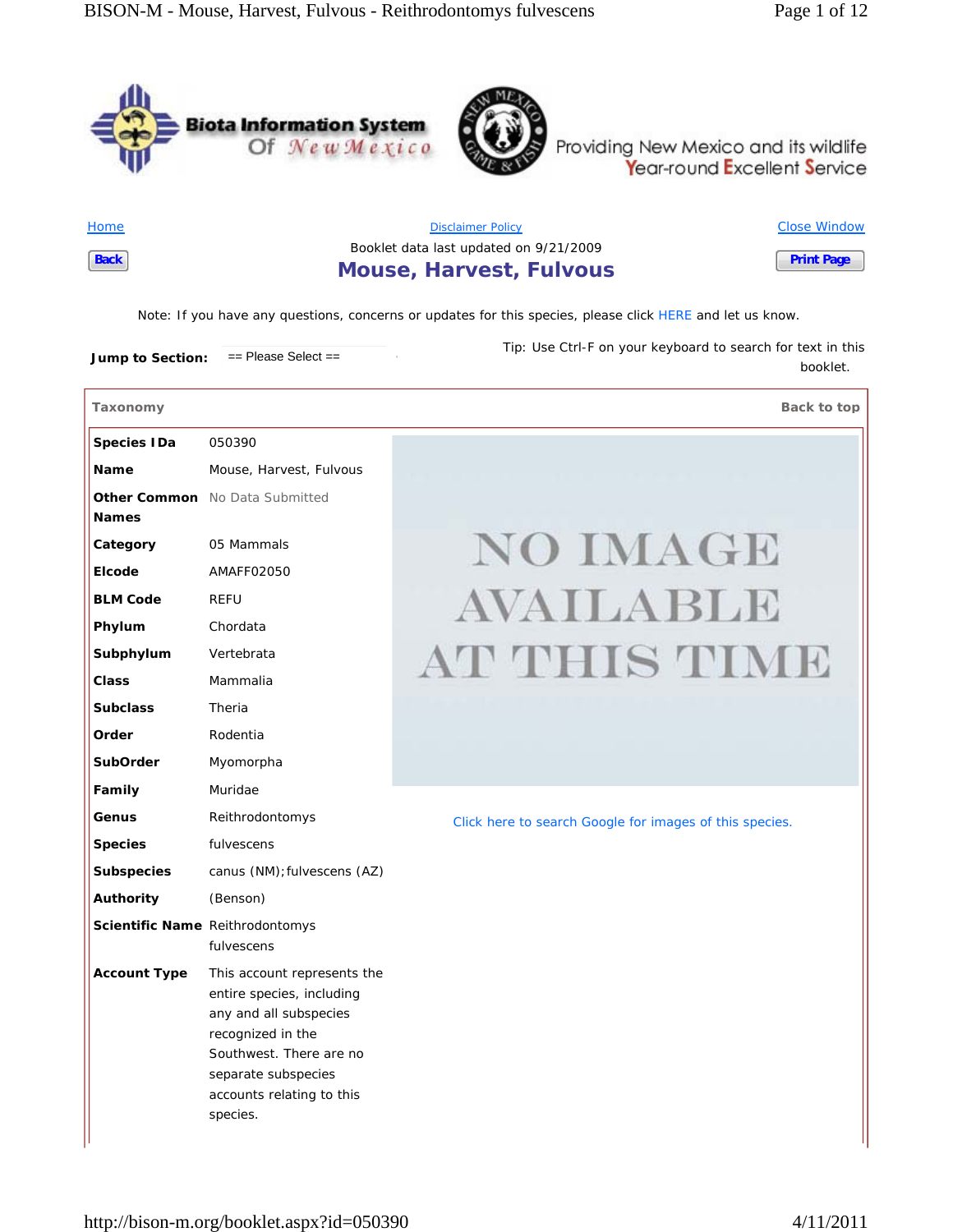| <b>Taxonomic</b><br>01, 02, 03, 05, 06, 15                                                                                                                                                                                                                                                                                                                                                                                           |                   |  |  |
|--------------------------------------------------------------------------------------------------------------------------------------------------------------------------------------------------------------------------------------------------------------------------------------------------------------------------------------------------------------------------------------------------------------------------------------|-------------------|--|--|
| <b>References</b><br><b>Comments on Taxonomy</b>                                                                                                                                                                                                                                                                                                                                                                                     |                   |  |  |
| There is confusion on how to classify Old World mice and rats, the New World mice and rats, and the microtines. The<br>tendency is to regard all three groups as subfamilies of one family - Muridae. But for the purposes of the New Mexico<br>system the Old World mice and rats will be placed in the family Muridae, and the New World (and a few Old World) mice<br>and rats will be placed in the family Cricetidae. * 05, 06* |                   |  |  |
| Legal Status (section updated on 10/21/2008)                                                                                                                                                                                                                                                                                                                                                                                         | Back to top       |  |  |
| <b>Status</b>                                                                                                                                                                                                                                                                                                                                                                                                                        | <b>References</b> |  |  |
| USFS Sensitive: Region 3 (NM,AZ)                                                                                                                                                                                                                                                                                                                                                                                                     | 27                |  |  |
| State NM: Provides limited protection                                                                                                                                                                                                                                                                                                                                                                                                | 04                |  |  |
| State NM: Not a Game Species                                                                                                                                                                                                                                                                                                                                                                                                         | 04                |  |  |
| Heritage Global: Demonstrably Secure (G5)                                                                                                                                                                                                                                                                                                                                                                                            | 11                |  |  |
| Heritage NM: Critically Imperiled in NM (S1)                                                                                                                                                                                                                                                                                                                                                                                         | 24                |  |  |
| Heritage AZ: Apparently Secure in AZ (S4)                                                                                                                                                                                                                                                                                                                                                                                            | 11                |  |  |
| Heritage Ranking: Taxon Tracked by Heritage Program                                                                                                                                                                                                                                                                                                                                                                                  | 18                |  |  |
| Concern                                                                                                                                                                                                                                                                                                                                                                                                                              | <b>References</b> |  |  |
| No Data Submitted                                                                                                                                                                                                                                                                                                                                                                                                                    |                   |  |  |
|                                                                                                                                                                                                                                                                                                                                                                                                                                      |                   |  |  |
| <b>Comments on Legal Status</b><br>1995: Reithrodontomys fulvescens was listed under the Natural Heritage Global Rank "G5" ("G5" = "Demonstrably<br>Secure") (AGFD, 1995) *11*.                                                                                                                                                                                                                                                      |                   |  |  |
| This listing was made on May 25, 1993 (NMNHP, 1997) $*24*.$                                                                                                                                                                                                                                                                                                                                                                          |                   |  |  |
| 1996: The species, Reithrodontomys fulvescens, was listed by a New Mexico Natural Heritage Program list as "Tracked":<br>data were being actively accumulated and entered into computerized and manual files by the Heritage Program (NMNHP,<br>$1996$ * $18$ *.                                                                                                                                                                     |                   |  |  |
| NEW MEXICO 1997: The full species, Reithrodontomys fulvescens, was listed under the Natural Heritage NM State Rank<br>"S1" ("S1" = "Critically Imperiled") on August 5, 1991 (NMNHP, 1997) $*24*.$                                                                                                                                                                                                                                   |                   |  |  |
| 2007: U.S. Forest Service included the species Reithrodontomys fulvescens its region 3 sensitive species list (USFS, 2007)<br>$27^{\star}$                                                                                                                                                                                                                                                                                           |                   |  |  |
| ARIZONA 1995: Reithrodontomys fulvescens was listed under the Natural Heritage Arizona State Rank "S4" ("S4" =<br>"Apparently Secure") (AGFD, 1995) *11*.                                                                                                                                                                                                                                                                            |                   |  |  |
| <b>Comments on Population Trends and Threats</b>                                                                                                                                                                                                                                                                                                                                                                                     |                   |  |  |
| No Data Submitted                                                                                                                                                                                                                                                                                                                                                                                                                    |                   |  |  |
| <b>Comments on Cultural Importance</b>                                                                                                                                                                                                                                                                                                                                                                                               |                   |  |  |
| No Data Submitted                                                                                                                                                                                                                                                                                                                                                                                                                    |                   |  |  |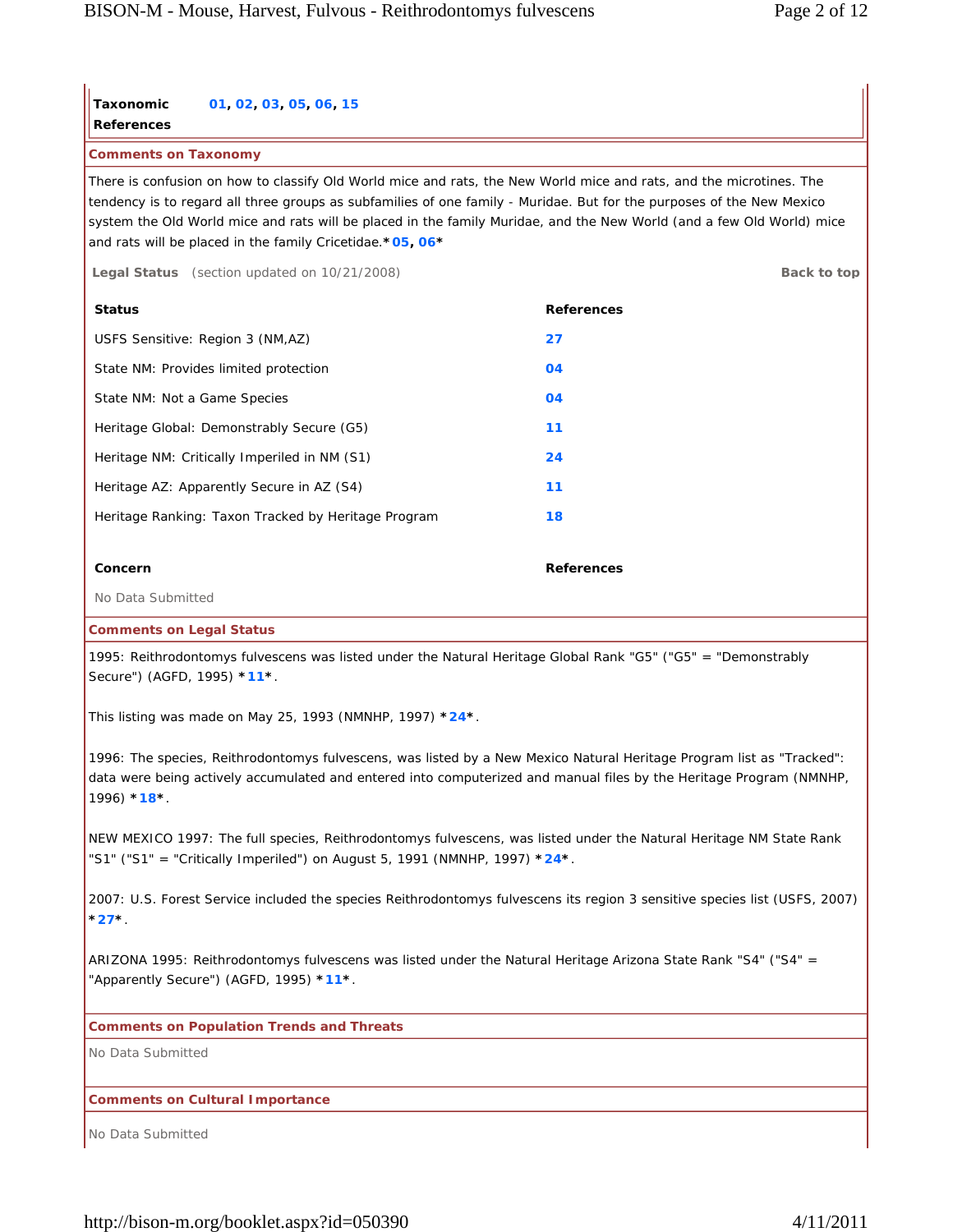| Species Distribution (section updated on 9/21/2009)                                                                                                                                                                                                 |        |         |           |                   |                   | Back to top |
|-----------------------------------------------------------------------------------------------------------------------------------------------------------------------------------------------------------------------------------------------------|--------|---------|-----------|-------------------|-------------------|-------------|
| <b>State</b>                                                                                                                                                                                                                                        |        |         |           | <b>References</b> |                   |             |
| NM: Extant                                                                                                                                                                                                                                          |        |         |           | 07                |                   |             |
| AZ: Extant                                                                                                                                                                                                                                          |        |         |           | 11                |                   |             |
| TX: Species occurs(ed)                                                                                                                                                                                                                              |        |         |           | 14                |                   |             |
| OK: Species occurs(ed)                                                                                                                                                                                                                              |        |         |           | 16                |                   |             |
| <b>New Mexico County Occurrence</b>                                                                                                                                                                                                                 |        |         |           |                   |                   |             |
| County<br>Data                                                                                                                                                                                                                                      | Season | Regular | Abundance | <b>Behavior</b>   | <b>References</b> |             |
| Hidalgo                                                                                                                                                                                                                                             |        |         |           |                   | 07, 09, 28        |             |
| New Mexico                                                                                                                                                                                                                                          | Yr-Rnd | Regular |           | <b>Breeds</b>     | 13                |             |
| <b>Accident County Occurrence</b>                                                                                                                                                                                                                   |        |         |           |                   |                   |             |
| No Data Submitted                                                                                                                                                                                                                                   |        |         |           |                   |                   |             |
| <b>Historical County Occurrence</b>                                                                                                                                                                                                                 |        |         |           |                   |                   |             |
| No Data Submitted                                                                                                                                                                                                                                   |        |         |           |                   |                   |             |
| <b>Expected County Occurrence</b>                                                                                                                                                                                                                   |        |         |           |                   |                   |             |
| No Data Submitted                                                                                                                                                                                                                                   |        |         |           |                   |                   |             |
| <b>Arizona County Occurrence</b>                                                                                                                                                                                                                    |        |         |           |                   |                   |             |
| County                                                                                                                                                                                                                                              |        | Data    |           | <b>References</b> |                   |             |
| Cochise                                                                                                                                                                                                                                             |        |         |           | 20                |                   |             |
| Pima                                                                                                                                                                                                                                                |        |         |           | 20                |                   |             |
| <b>Hydrological Area</b>                                                                                                                                                                                                                            |        |         |           |                   |                   |             |
| No Data Submitted                                                                                                                                                                                                                                   |        |         |           |                   |                   |             |
| <b>Historical Hydrological Area</b>                                                                                                                                                                                                                 |        |         |           |                   |                   |             |
| No Data Submitted                                                                                                                                                                                                                                   |        |         |           |                   |                   |             |
| <b>Other Distribution - New Mexico</b>                                                                                                                                                                                                              |        |         |           |                   |                   |             |
| <b>Land Unit</b><br>THE NATURE CONSERVANCY LANDS<br>THE NATURE CONSERVANCY LANDS - GRAY RANCH, (Formerly TNC)<br>MISCELLANEOUS LAND, NEW MEXICO<br>MISCELLANEOUS LAND - GUADALUPE CANYON (HIDALGO COUNTY)<br>Other Distribution References - 09, 17 |        |         |           |                   |                   |             |
| <b>Other Distribution - Arizona</b>                                                                                                                                                                                                                 |        |         |           |                   |                   |             |
| Land Unit<br>US FOREST SERVICE LANDS, ARIZONA<br>CORONADO NATIONAL FOREST<br>Other Distribution Arizona References - 12                                                                                                                             |        |         |           |                   |                   |             |
| <b>Mountain Range</b>                                                                                                                                                                                                                               |        |         |           |                   |                   |             |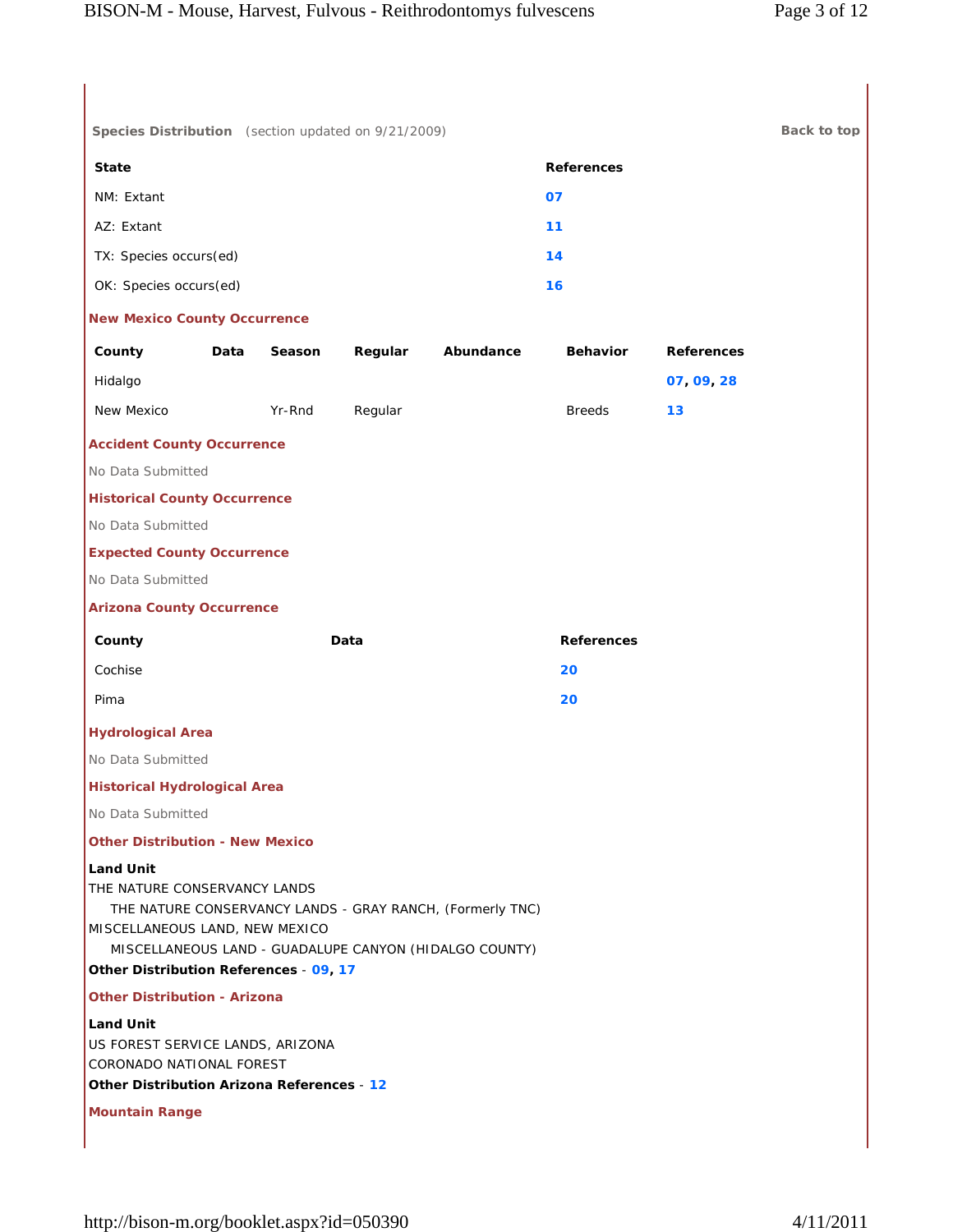| <b>Mountain Range</b>                                                                                                                                                                                                                                                     | Reference         |  |  |
|---------------------------------------------------------------------------------------------------------------------------------------------------------------------------------------------------------------------------------------------------------------------------|-------------------|--|--|
| 3145-10900 Peloncillo Mts.                                                                                                                                                                                                                                                | 09, 28            |  |  |
| 3130-10845 Animas Mts.                                                                                                                                                                                                                                                    | 28                |  |  |
| <b>Comments on Distribution</b>                                                                                                                                                                                                                                           |                   |  |  |
| NEW MEXICO 1975: It is thus far known only from the Peloncillo Mountains, where the species seems fairly common in<br>xeric grass, agave, and dasylirion stands along the top of the range, extending down into Guadalupe Canyon (Findley et<br>al., 1975) * <b>01</b> *. |                   |  |  |
| 1975: Records of occurrence: Specimens examined (total 8): HIDALGO: Guadalupe Canyon, 1 (MSB); Geronimo Trail,<br>pass on top Peloncillo Mts., 5 (MSB); Peloncillo Mts., pass on top, 22 mi. S and 2 mi. E Rodeo, 2 (MSB). Not mapped<br>(Findley et al., 1975) *01*.     |                   |  |  |
| 1993: The subspecies R.f.canis is found in Guadalupe Canyon, Hidalgo County, New Mexico (Eifler, pers.comm., 1993)<br>$*17*$                                                                                                                                              |                   |  |  |
| 1995: (Cook,1986) collected one R.fulvescens in the dense grass beneath the sycamore trees of the rock ridge exclosure<br>of lower Dear Creek (S.E. of the Animas Mts.) (Hafner, 1995) *15*.                                                                              |                   |  |  |
| 2004: The species Reithrodontomys fulvescens occurs in Hidalgo county (Frey, 2004) *28*.                                                                                                                                                                                  |                   |  |  |
| .*ARIZONA 1986: Found in the southernmost part of Arizona, east of Altar Wash (Hoffmeister, 1986) *08                                                                                                                                                                     |                   |  |  |
| 1996: The Fulvous harvest mouse, R. fulvescens (subspecies not specified) occurs in Cochise, Pima and Santa Cruz<br>counties, Arizona state (AGFD, 1996) *20*.                                                                                                            |                   |  |  |
| TEXAS 1987: This species is cited in northwestern Texas and so straddles the Texas/New Mexico border (Jones et al.,<br>1987) *10*.                                                                                                                                        |                   |  |  |
| OKLAHOMA 1989: Reithrodontomys fulvescens occurs in Oklahoma (Tyler, 1989) *16*.                                                                                                                                                                                          |                   |  |  |
| <b>Comments on Prehistoric Distribution</b>                                                                                                                                                                                                                               |                   |  |  |
| No Data Submitted                                                                                                                                                                                                                                                         |                   |  |  |
| <b>Habitat Association</b>                                                                                                                                                                                                                                                | Back to top       |  |  |
| <b>General Habitat</b>                                                                                                                                                                                                                                                    | <b>References</b> |  |  |
| RIPARIAN                                                                                                                                                                                                                                                                  | 01?               |  |  |
| RIPARIAN                                                                                                                                                                                                                                                                  | 09?               |  |  |
| TERRESTRIAL                                                                                                                                                                                                                                                               | 01?               |  |  |
| TERRESTRIAL                                                                                                                                                                                                                                                               | 09?               |  |  |
| LOWLANDS                                                                                                                                                                                                                                                                  | 25                |  |  |
| <b>Comments on Habitat Associations</b>                                                                                                                                                                                                                                   |                   |  |  |
| Indicator of arid grasslands (Hafner, 1995) *15*.                                                                                                                                                                                                                         |                   |  |  |

THEY ARE FOUND IN SYCAMORE, COTTONWOOD, AND RABBITBRUSH RIPARIAN HABITATS **\*09\***.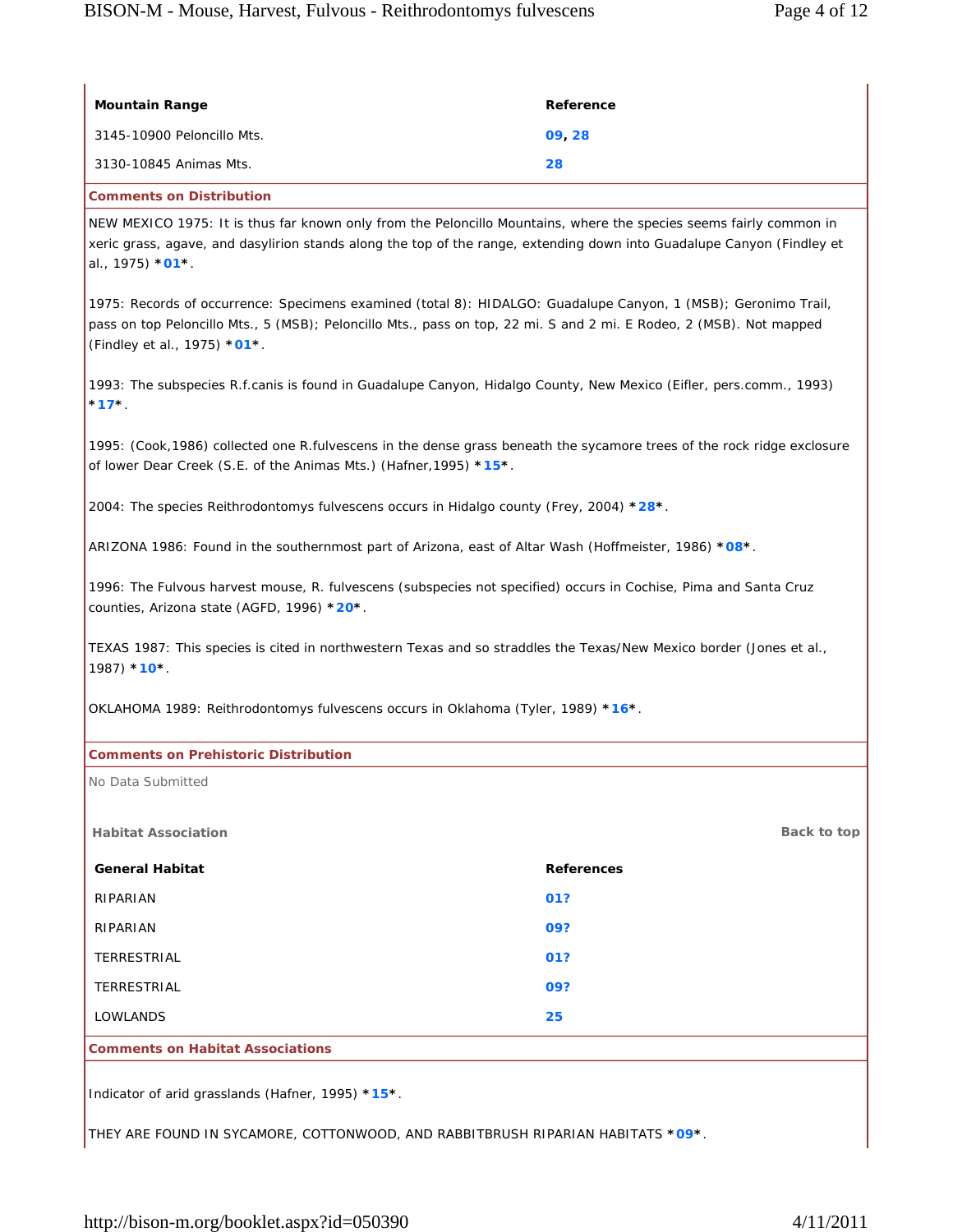# **Gap Analysis Habitat Associations**

| <b>Gap Vegetation Type</b>                           | Season | Gap Importance | <b>References</b> |
|------------------------------------------------------|--------|----------------|-------------------|
| <b>WOODLANDS</b>                                     | Yr-Rnd | Important      | 999               |
| BORDER PINYON/ALLIGATOR JUNIPER                      | Yr-Rnd | Casual Use     | 80                |
| ENCINAL OAK open/gray/emory/white oak                | Yr-Rnd | Important      | 80                |
| <b>SCRUB</b>                                         | Yr-Rnd | Casual Use     | 999               |
| CHIH DESERT creosotebush                             | Yr-Rnd | Casual Use     | 80                |
| CHIH DESERT tarbush/mesquite/ocotillo                | Yr-Rnd | Casual Use     | 08, 26            |
| AZ UPLAND SONORAN DESERTSCRUB (AZ)                   | Yr-Rnd | Casual Use     | 80                |
| <b>GRASS</b>                                         | Yr-Rnd | Important      | 999               |
| SHORT GRASS STEPPE gramma+buffalograss               | Yr-Rnd | Important      | 09, 26            |
| CHIH DESERT GRASSLAND black grama                    | Yr-Rnd | Important      | 01, 08, 26        |
| CHIH DESERT GRASSLAND tabosa/sacaton                 | Yr-Rnd | Important      | 09                |
| RIPARIAN                                             | Yr-Rnd | Important      | 999               |
| LOWLAND RIPARIAN cottonwood/sycamore                 | Yr-Rnd | Important      | 01, 09, 15        |
| ARROYO RIPARIAN Apache plume/mesquite                | Yr-Rnd | Important      | 08, 26            |
| MARSH rush/bulrush/sedge/cattail                     | Yr-Rnd | Casual Use     | 05                |
| AGRICULTURAL                                         | Yr-Rnd | Casual Use     | 999               |
| AGRICULTURAL: DRYLAND                                | Yr-Rnd | Casual Use     | 25                |
| AGRICULTURAL: IRRIGATED                              | Yr-Rnd | Casual Use     | 25                |
| <b>Comments on Gap Analysis Habitat Associations</b> |        |                |                   |

(Cook,1986) collected one R.fulvescens in the dense grass beneath the sycamore trees of the rock ridge exclosure of lower Dear Creek (S.E. of the Animas Mts.) (Hafner,1995) **\*15\***.

In the Trans-Pecos of Texas it has been collected in mesquite-cholla (140; sotol-grama (16); grama-bluestem (33);and apache plume (33) (Schmidly, 1977) **\*26\***.

## **Land Use / Land Cover Associations**

| Land Use / Land Cover     | <b>References</b> |
|---------------------------|-------------------|
| Rangeland                 | 08? 01? 09?       |
| Herbaceous Rangeland      | 08? 01? 09?       |
| Shrub and Brush Rangeland | 08? 01? 09?       |
| Forest Land               | 08? 01? 09?       |
|                           |                   |

## **Comments on Land Use / Land Cover Associations**

No Data Submitted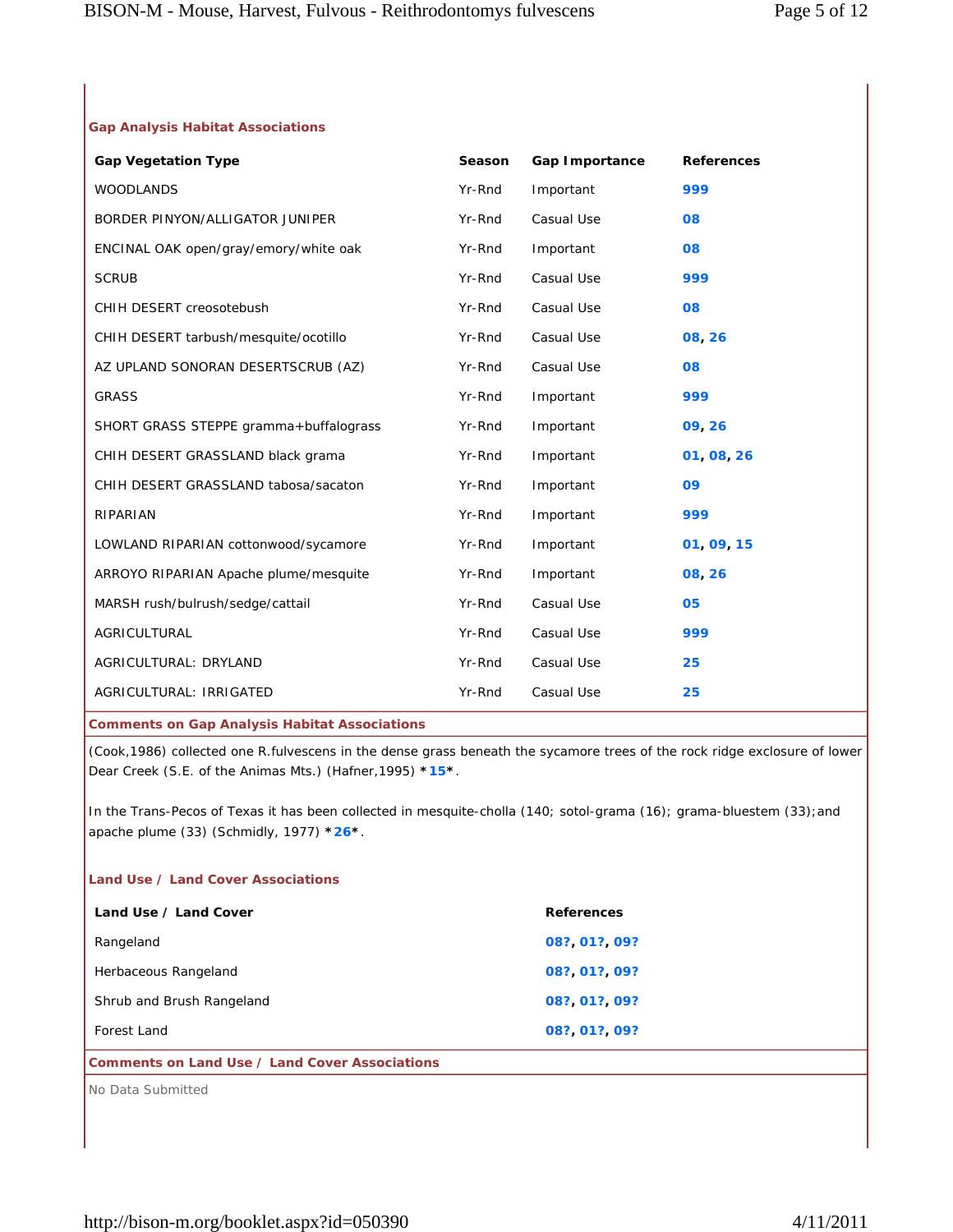| <b>National Wetlands Inventory</b>                                                                                                                                                                                                                                                                                                                                                                                                                                                                                                                                                                                                                                                                                                                            |                   |
|---------------------------------------------------------------------------------------------------------------------------------------------------------------------------------------------------------------------------------------------------------------------------------------------------------------------------------------------------------------------------------------------------------------------------------------------------------------------------------------------------------------------------------------------------------------------------------------------------------------------------------------------------------------------------------------------------------------------------------------------------------------|-------------------|
| No Data Submitted                                                                                                                                                                                                                                                                                                                                                                                                                                                                                                                                                                                                                                                                                                                                             |                   |
| <b>Comments on National Wetlands Inventory</b>                                                                                                                                                                                                                                                                                                                                                                                                                                                                                                                                                                                                                                                                                                                |                   |
| No Data Submitted                                                                                                                                                                                                                                                                                                                                                                                                                                                                                                                                                                                                                                                                                                                                             |                   |
| <b>Habitat SAF</b>                                                                                                                                                                                                                                                                                                                                                                                                                                                                                                                                                                                                                                                                                                                                            |                   |
| <b>SAF</b>                                                                                                                                                                                                                                                                                                                                                                                                                                                                                                                                                                                                                                                                                                                                                    | <b>References</b> |
| Cottonwood-willow                                                                                                                                                                                                                                                                                                                                                                                                                                                                                                                                                                                                                                                                                                                                             |                   |
| Western live oak                                                                                                                                                                                                                                                                                                                                                                                                                                                                                                                                                                                                                                                                                                                                              |                   |
| <b>Habitat PNV</b>                                                                                                                                                                                                                                                                                                                                                                                                                                                                                                                                                                                                                                                                                                                                            |                   |
| <b>PNV</b>                                                                                                                                                                                                                                                                                                                                                                                                                                                                                                                                                                                                                                                                                                                                                    | <b>References</b> |
| Grama-Tobosa Shrubsteppe (Boutloua-Hilaria-Larrea)                                                                                                                                                                                                                                                                                                                                                                                                                                                                                                                                                                                                                                                                                                            | 09?               |
| <b>Habitat Eco Regions</b>                                                                                                                                                                                                                                                                                                                                                                                                                                                                                                                                                                                                                                                                                                                                    |                   |
| <b>Eco Region</b>                                                                                                                                                                                                                                                                                                                                                                                                                                                                                                                                                                                                                                                                                                                                             | <b>References</b> |
| Great Plains-Short Grass Prairie: Grama-Buffalo Grass                                                                                                                                                                                                                                                                                                                                                                                                                                                                                                                                                                                                                                                                                                         | 09?               |
| <b>Habitat Life Zones</b>                                                                                                                                                                                                                                                                                                                                                                                                                                                                                                                                                                                                                                                                                                                                     |                   |
| No Data Submitted                                                                                                                                                                                                                                                                                                                                                                                                                                                                                                                                                                                                                                                                                                                                             |                   |
| <b>Comments on General Habitat Associations</b>                                                                                                                                                                                                                                                                                                                                                                                                                                                                                                                                                                                                                                                                                                               |                   |
| They are found in shortgrass plains, sactan grassland, sycamore riparian, cottonwood riparian, rabbitbrush riparian, and<br>oak savanna *09*.                                                                                                                                                                                                                                                                                                                                                                                                                                                                                                                                                                                                                 |                   |
| It is thus far known only from the Peloncillo Mountains, where the species seems fairly common in xeric grass, agave, and<br>dasylirion stands along the top of the range, extending down into Guadalupe canyon *01*.                                                                                                                                                                                                                                                                                                                                                                                                                                                                                                                                         |                   |
| ARIZONA Fulvous harvest mice in Arizona live on grassy slopes and alluvial fans, usually where there are scattered oaks or<br>other deciduous trees. Just north of Nogales they were common on the grassy hillsides with grama and other grasses and<br>scatterings of bear grass, mesquite, and yucca. At a place 2.5 miles NE Pajarito Peak, Santa Cruz County, these mice were<br>in the short- grass, especially in open thickets of mimosa. Here they were taken along and near the runways used by<br>yellow-nosed cotton rats. In the Patagonia Mountains, Santa Cruz County, fulvous harvest mice were numerous in the<br>grassy, rocky alluvial fans of the oak- and pinyon-covered canyons. In the plains and desert grassland 7 miles E, 2 miles S |                   |

Continental, Pima County, fulvous harvest mice were taken in the heavy, ungrazed grasses, cholla, mesquite, and a few all-thorn, according to Goodpaster's field notes. In the Huachuca Mountains they were present on the slopes or alluvial fans grown up with gramas, three-awn, groundsel, bear grass, yucca, agave, and a few oaks. In southeastern Cochise County, the thick grass interspersed with large mesquites provides a suitable habitat for fulvous harvest mice. Near Arivaca, these mice were taken in a habitat of grasses, mesquite, and tumbleweeds **\*08\***.

| <b>Food Habits</b>                | Back to top |
|-----------------------------------|-------------|
| No Data Submitted                 |             |
| <b>Trophic Comments</b>           |             |
| No Data Submitted                 |             |
|                                   |             |
| Comments on Food Habits - General |             |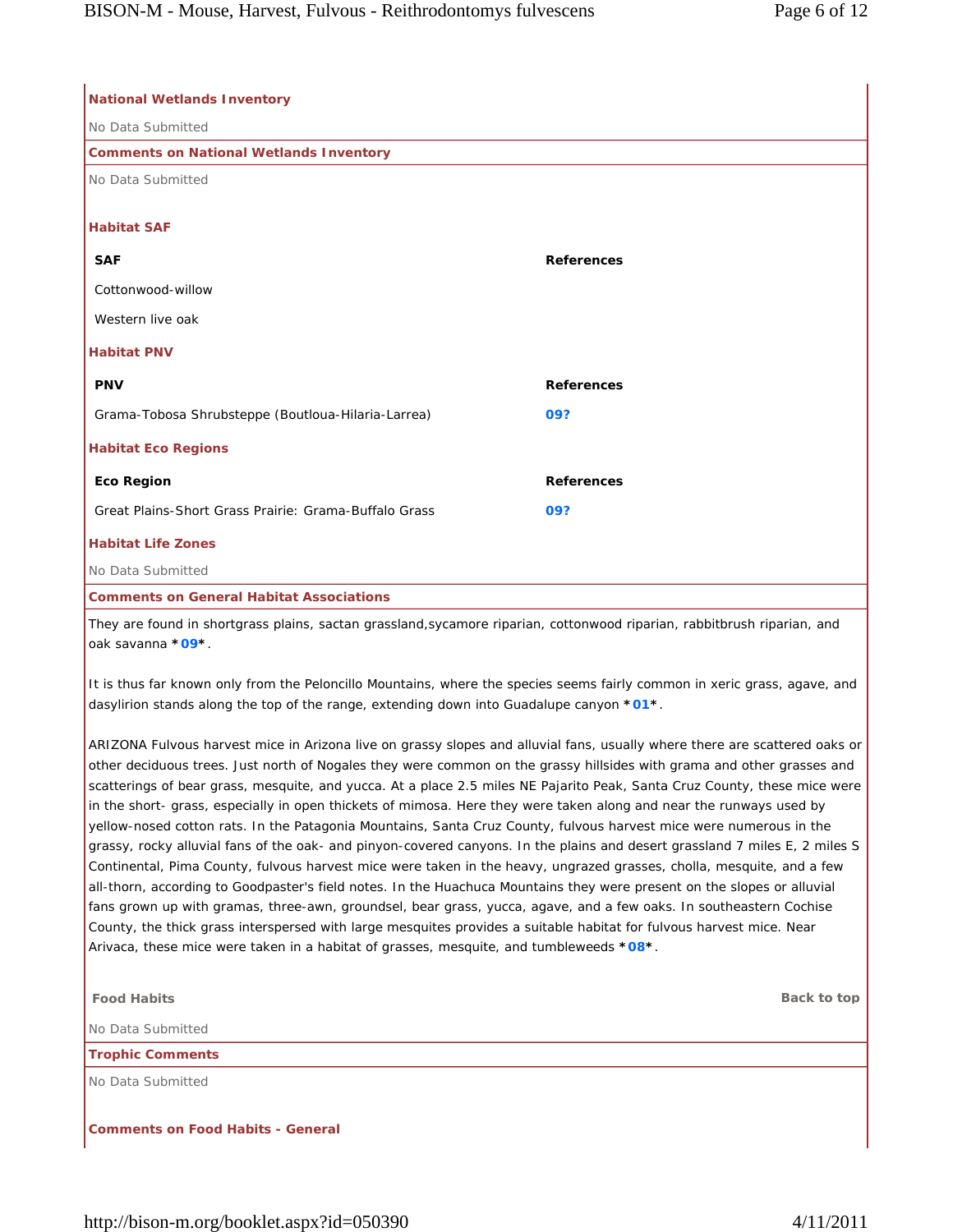No Data Submitted

# **Comments on Food Habits - Important**

No Data Submitted

# **Comments on Food Habits - Adult**

No Data Submitted

# **Comments on Food Habits - Juvenile**

No Data Submitted

# **Comments on Food Habits - Larval**

No Data Submitted

# **Environmental Associations Back to top**

| LifeStage                                             | <b>Environmental Associations</b>                |  |
|-------------------------------------------------------|--------------------------------------------------|--|
| General                                               | Elevation: 4001-5000 ft. (1220 - 1520 m)         |  |
| General                                               | Elevation: 5001-6000 ft. (1520 - 1830 m)         |  |
| General                                               | Elevation: 6001-7000 ft. (1830 - 2130 m)         |  |
| General                                               | Soil Type: Rocky                                 |  |
| General                                               | Soil Type: Specified in Comments                 |  |
| General                                               | Terrestrial Features: Canyon/Steep slope         |  |
| General                                               | Terrestrial Features: Specified in Comments      |  |
| General                                               | Grassland: Meadows - Low, moist grassland        |  |
| General                                               | Grassland: Savannas - Mixed grass and trees      |  |
| General                                               | Livestock Grazing: Not grazed                    |  |
| General                                               | Livestock Grazing: Specified in Comments         |  |
| General                                               | Tree Distribution in Stand: Savannah (very open) |  |
| General                                               | See Comments On Environmental Associations       |  |
| LifeStage                                             | <b>References</b>                                |  |
| General                                               | 01 08 09                                         |  |
| <b>Comments on General Environmental Associations</b> |                                                  |  |

It is thus far known only from the Peloncillo Mountains, where the species seems fairly common in xeric grass, agave, and dasylirion stands along the top of the range, extending down into Guadalupe canyon **\*01\***.

ARIZONA Fulvous harvest mice in Arizona live on grassy slopes and alluvial fans, usually where there are scattered oaks or other deciduous trees. Elsewhere, they were taken along and near the runways used by yellow-nosed cotton rats. In the Patagonia Mountains, Santa Cruz County, fulvous harvest mice were numerous in the grassy, rocky alluvial fans of the oak- and pinyon- covered canyons. In the plains and desert grassland 7 miles E, 2 miles S Continental, Pima County,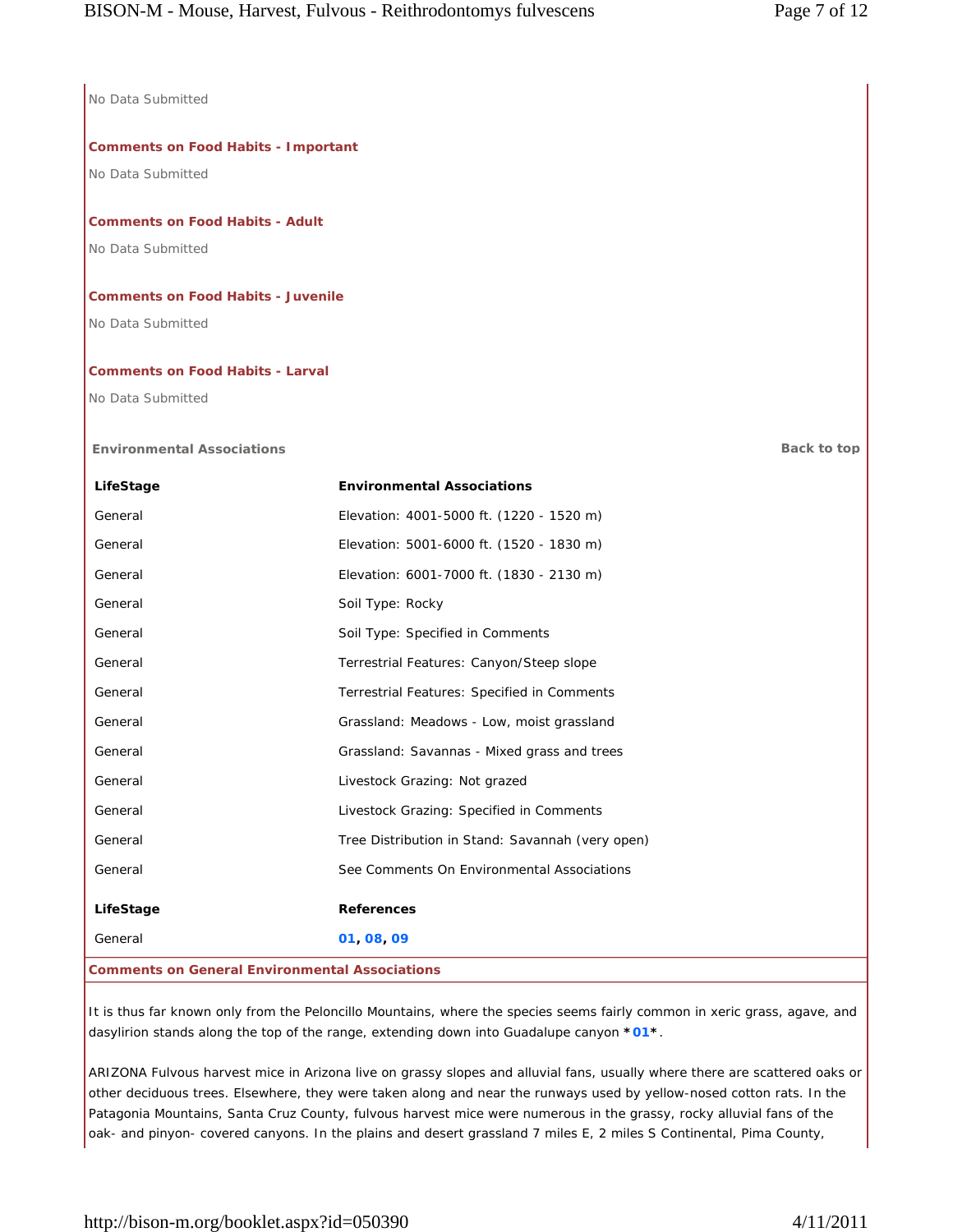fulvous harvest mice were taken in the heavy, ungrazed grasses, cholla, mesquite, and a few all-thorn, according to Goodpaster's field notes. In the Huachuca Mountains they were present on the slopes or alluvial fans grown up with gramas, three-awn, groundsel, bear grass, yucca, agave, and a few oaks. In southeastern Cochise County, the thick grass interspersed with large mesquites provides a suitable habitat for fulvous harvest mice **\*08\***.

### **Comments on Limiting Environmental Associations**

No Data Submitted

#### **Comments on Adult Environmental Associations**

No Data Submitted

### **Comments on Breeding Adult Environmental Associations**

No Data Submitted

#### **Comments on Feeding Adult Environmental Associations**

No Data Submitted

#### **Comments on Resting Adult Environmental Associations**

No Data Submitted

### **Comments on Juvenile Environmental Associations**

No Data Submitted

## **Comments on Resting Juvenile Environmental Associations**

No Data Submitted

## **Comments on Feeding Juvenile Environmental Associations**

No Data Submitted

### **Comments on Larvae Environmental Associations**

No Data Submitted

## **Comments on Resting Larvae Environmental Associations**

No Data Submitted

## **Comments on Feeding Larvae Environmental Associations**

No Data Submitted

## **Comments on Pupa Environmental Associations**

No Data Submitted

# **Comments on Egg Environmental Associations**

No Data Submitted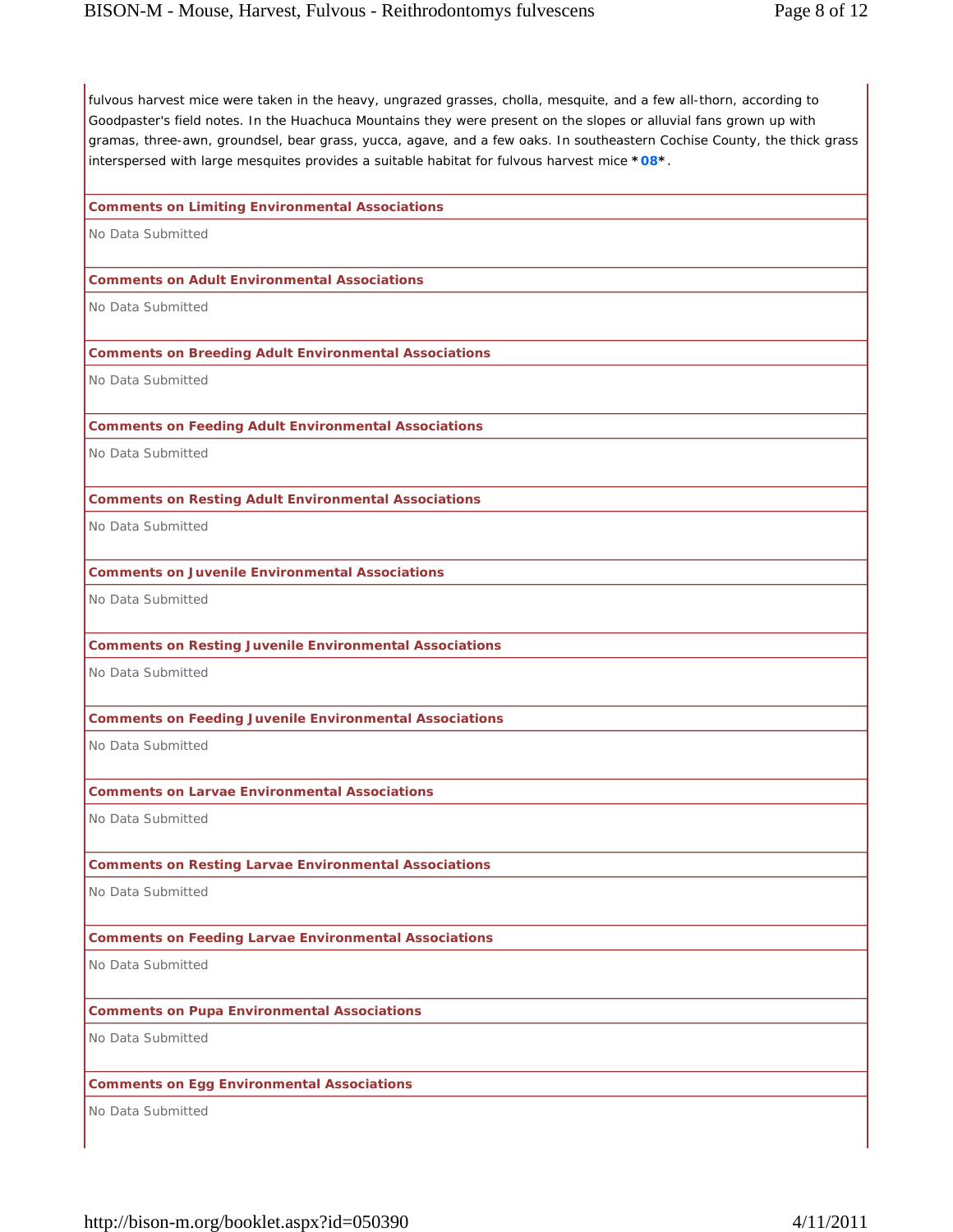# **Life History Back to top**

### **Description**

Reithrodontomys fulvescens is readily distinguished from its sympatric congeners by larger size and bright fulvous lateral coloration **\*01\***.

ARIZONA A long-tailed Reithrodontomys with E-shaped upper third molars and in which the tail is usually 80 mm or longer; tail usually between 110 and 148 per- cent of body (average 126 percent); skull of size and proportions comparable to those of R. megalotis or slightly larger; dorsal tail stripe not narrow but extending over 50 percent of the diameter of tail; baculum long **\*08\***.

## **Reproduction**

ARIZONA We captured pregnant females in the first and third weeks of March and in the second week of April. These three females carried two, three, and four embryos, respectively. We collected juveniles we judged to have been born in mid-January, March, and late July **\*08\***.

## **Behavior**

ARIZONA May be found along runways used by yellow-nosed cotton rats **\*08\***.

### **Species Origin**

No Data Submitted

### **Limiting Factors**

No Data Submitted

#### **Population Attributes**

No Data Submitted

#### **Life History Codes**

Origin: Native to NM

Reproduction: Viviparous/Ovoviviparous (live bearing)

Birth/Hatching of young: January

Birth/Hatching of young: March

Birth/Hatching of young: July

**Life History Code References** - **08, 23**

#### **Comments on Life History Codes**

No Data Submitted

#### **Comments on Species Association**

ARIZONA In many places these mice are closely associated with yellow-nosed cotton rats. At one place they were taken along and near the runways used by yellow-nosed cotton rats **\*08\***.

#### **Wildlife Disease and Parasites**

No Data Submitted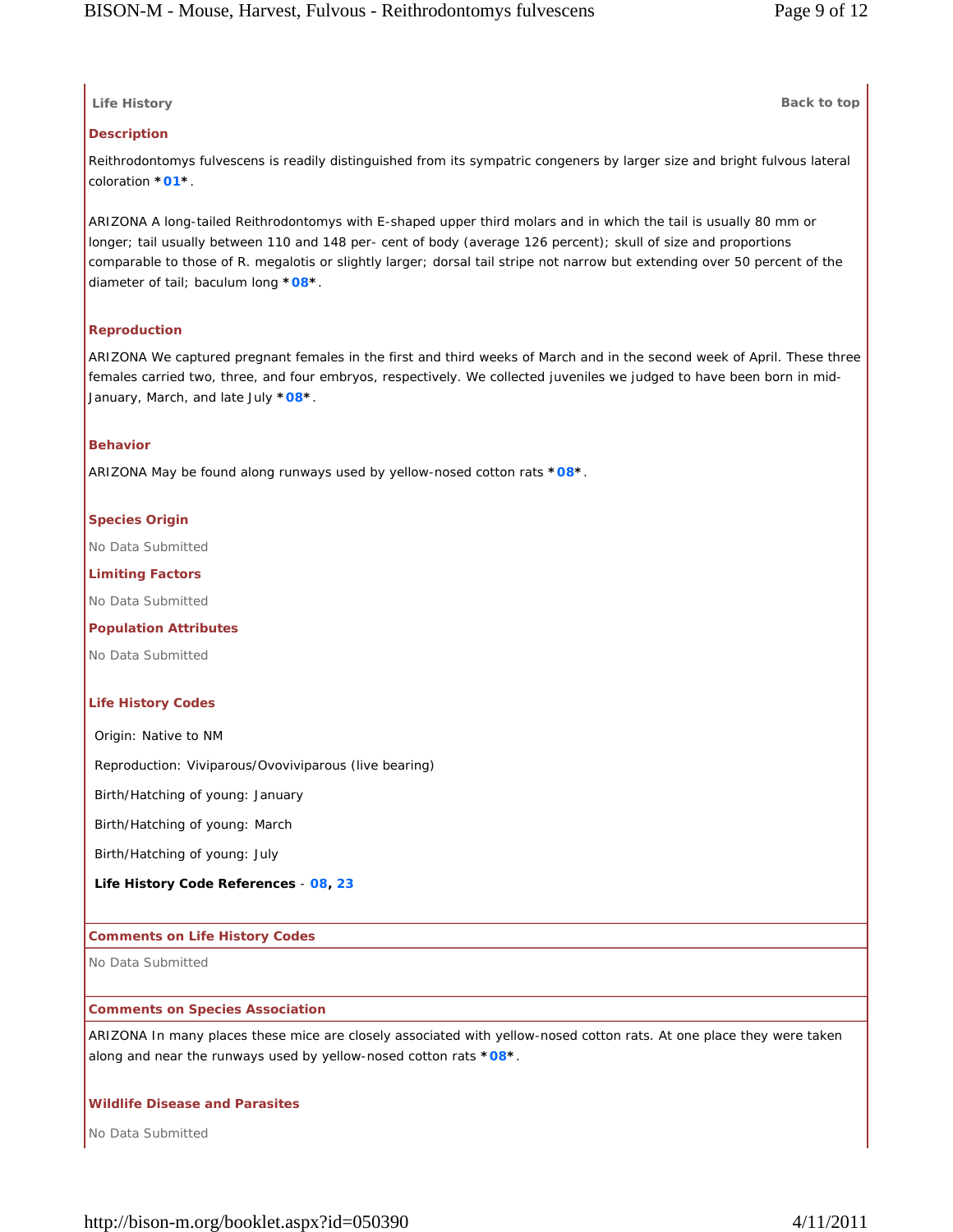| <b>Comments on Disease</b>                                    |                                                                                                                                                                                                                                              |  |
|---------------------------------------------------------------|----------------------------------------------------------------------------------------------------------------------------------------------------------------------------------------------------------------------------------------------|--|
| No Data Submitted                                             |                                                                                                                                                                                                                                              |  |
|                                                               |                                                                                                                                                                                                                                              |  |
| <b>Management Practices</b>                                   | Back to top                                                                                                                                                                                                                                  |  |
| <b>Comments on Special or Standard Techniques</b>             |                                                                                                                                                                                                                                              |  |
| No Data Submitted                                             |                                                                                                                                                                                                                                              |  |
| <b>Effects</b>                                                | <b>Management Action</b>                                                                                                                                                                                                                     |  |
| Adverse                                                       | ANIMAL DAMAGE CONTROL (ADC) Chemical                                                                                                                                                                                                         |  |
| Adverse                                                       | ADC: Zinc Phosphide, above ground (grain bait)                                                                                                                                                                                               |  |
| <b>Effects</b>                                                | <b>References</b>                                                                                                                                                                                                                            |  |
| Adverse                                                       | 21, 22                                                                                                                                                                                                                                       |  |
| <b>Comments on Management Practices</b>                       |                                                                                                                                                                                                                                              |  |
| No Data Submitted                                             |                                                                                                                                                                                                                                              |  |
|                                                               |                                                                                                                                                                                                                                              |  |
| <b>Comments on Animal Damage Control Methods</b>              |                                                                                                                                                                                                                                              |  |
|                                                               | NOTE: The BISON-M coding of potential impacts of ADC practices (e.g., M-44's, traps, snares and poisons) in the                                                                                                                              |  |
|                                                               | "RESULTS MANAGEMENT PRACTICES" (MGT.FIELD & MGT fields) section, assumes the practice occurs in occupied habitat<br>and is applied without mitigation. For more information, contact Jon Klingel, Conservation Services Division, NM Dept of |  |
|                                                               | Game and Fish. Santa Fe, NM. Zinc phosphide is highly toxic to rodents (USDA, 1994)*21* and (Johnson and Fagerstone,                                                                                                                         |  |
| $1994$ * $22$ *                                               |                                                                                                                                                                                                                                              |  |
|                                                               |                                                                                                                                                                                                                                              |  |
| <b>Comments on Recommended Management Practices</b>           |                                                                                                                                                                                                                                              |  |
| No Data Submitted                                             |                                                                                                                                                                                                                                              |  |
| <b>Comments on Historical Management Practices</b>            |                                                                                                                                                                                                                                              |  |
| No Data Submitted                                             |                                                                                                                                                                                                                                              |  |
|                                                               |                                                                                                                                                                                                                                              |  |
| <b>Comments on Population Status</b>                          |                                                                                                                                                                                                                                              |  |
| No Data Submitted                                             |                                                                                                                                                                                                                                              |  |
| <b>References</b>                                             | Back to top                                                                                                                                                                                                                                  |  |
|                                                               |                                                                                                                                                                                                                                              |  |
|                                                               | 1 - Findley, J.S., A.H. Harris, D.E. Wilson, and C. Jones. 1975. Mammals of New Mexico. University of New Mexico Press,                                                                                                                      |  |
| Albuquerque, New Mexico. xxii + 360 pp.                       |                                                                                                                                                                                                                                              |  |
|                                                               | 2 - A preliminary checklist of the native mammals of New Mexico. New Mexico Department of Game and Fish, Endangered                                                                                                                          |  |
| Species Program, Santa Fe, New Mexico 87503. January 8, 1988. |                                                                                                                                                                                                                                              |  |
|                                                               | 3 - New Mexico Dept. of Game and Fish - Endangered Species Program. 1990. Checklist of the native mammals of New                                                                                                                             |  |
| Mexico. September 12, 1990. Santa Fe, New Mexico.             |                                                                                                                                                                                                                                              |  |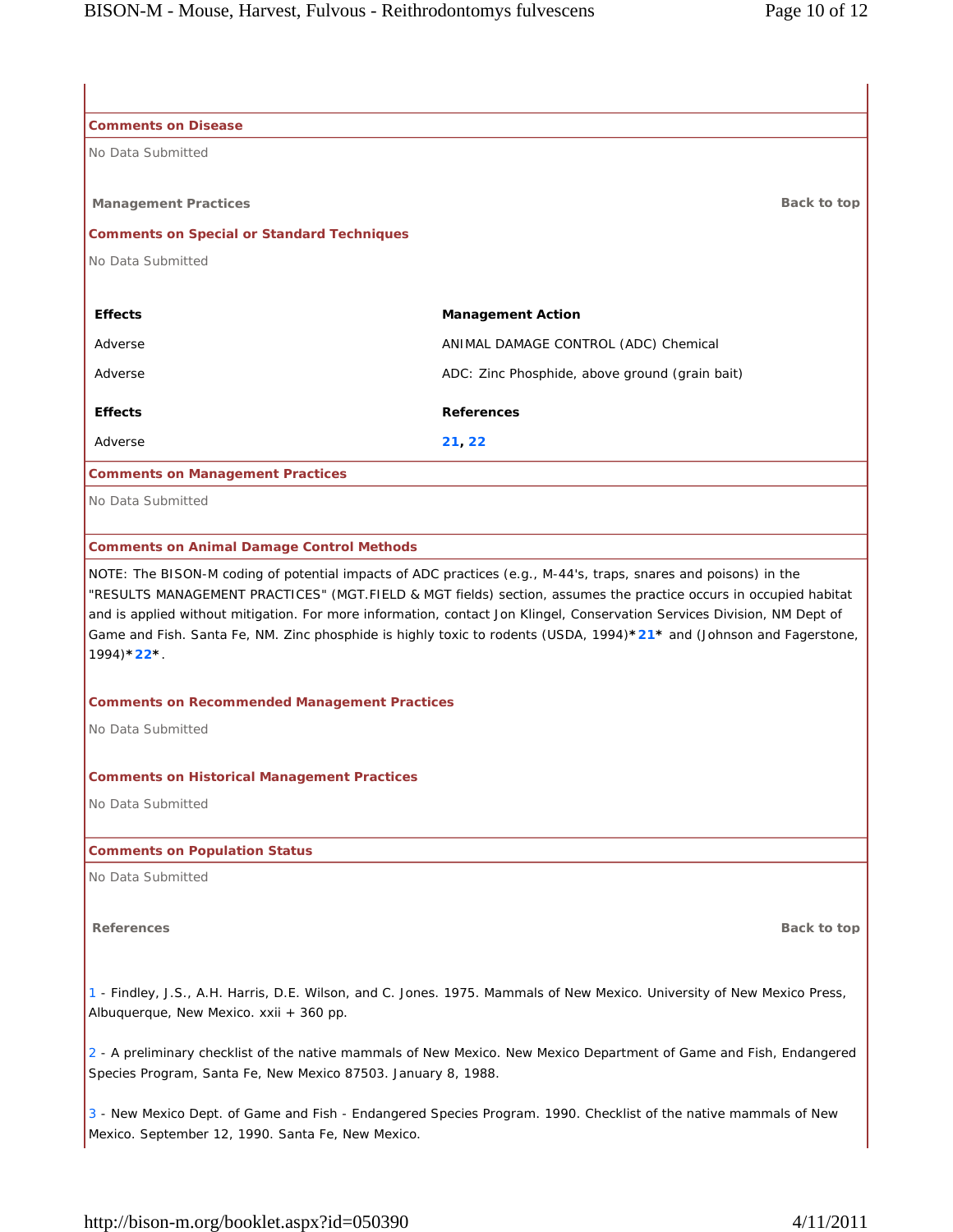4 - New Mexico Statutes Annotated Chapter 17, Game and Fish, Pamphlett #33, 1988, Replacement Pamphlet, 17-2-3. Protected wildlife species and game fish defined. Michie Co., Law Publishers, Charlottesville, VA.

5 - Honaki, et al. 1985. Mammal Species of the World.

6 - Hoffmeister, D.F. 1986. Mammals of Arizona. The Univ. of Arizona Press and the Arizona Game and Fish Dept. 602pp.

7 - Distribution of Mammals. Database from the Museum of Southwestern Biology. University of New Mexico, Albuquerque, NM.

8 - Hoffmeister, D.F. 1986. Mammals of Arizona. The University of Arizona Press and the Arizona Game and Fish Dept. 602pp.

9 - Cook, Joseph A. Occasional Papers the Museum of Southwestern Biology No.4 June 30, 1986. The Mammals of the Animas Mountains and Adjacent Areas, Hidalgo County, New Mexico. University of New Mexico. 45 pp.

10 - Jones, J. Knox, et al. 1987. Annotated Checklist of Recent Mammals of Northwestern Texas. In Occasional Papers of The Museum of Texas Tech University. Number 111; 13 pp.

11 - Arizona Game and Fish Department. (February, 1995). Status Designations Notebook. Heritage Data Management System (HDMS). Phoenix, AZ.

12 - Patton, D. 1994. R3HARE Database. Northern Arizona University. Dept. of Forest Science. Flagstaff, AZ.

13 - Klingel, Jon T. Biologist, Conservation Services Division, New Mexico Department of Game and Fish, Santa Fe, NM. Personal Communication September, 1995.

14 - Davis, William B. and David J. Schmidly. 1994. The Mammals of Texas. Texas Parks and Wildlife; Nongame and Urban Program. 4200 Smith School Road. Austin, TX, 78744.

15 - Hafner, David J. December, 1995. New Mexico Museum of Natural History. 1801 Mountain Road NW. Albuquerque, NM 87104. Personal communication. (BISON-M species account partially reviewed)

16 - Tyler, Jack D. 1989. Checklist of the Mammals of Oklahoma. In: Mammals of Oklahoma (Caire, et al., 1989). University Press: Norman and London. pp.83-86.

17 - Eifler, Maria. January, 1993. Mammal Division of the University of Kansas Museum of Natural History. Personal Communication (r.e., Collections from Hidalgo County/Guadalupe Canyon).

18 - New Mexico Natural Heritage Database. October, 1996. List of Species of New Mexico with NHP "Tracked" Status.

19 - Frey, Jennifer K. and Terry L. Yates. 1996. Mammalian Diversity in New Mexico. New Mexico Journal of Science. Vol.36:4-37.

20 - Arizona Game and Fish Department. June, 1996. Natural Heritage Program. Phoenix, AZ.

21 - USDA. April 1994. Animal Damage Control Program; Final Environmental Impact Statement. US Dept. of Agriculture, Animal and Plant Health Inspection Service. 3 volumes.

22 - Johnson, G.D. and K.A. Fagerstone. 1994. Primary and Secondary Hazards of Zinc Phosphide to Non target Wildlife - A Review of the Literature. USDA-APHIS, DWRC Research Report No. 11-55-005.